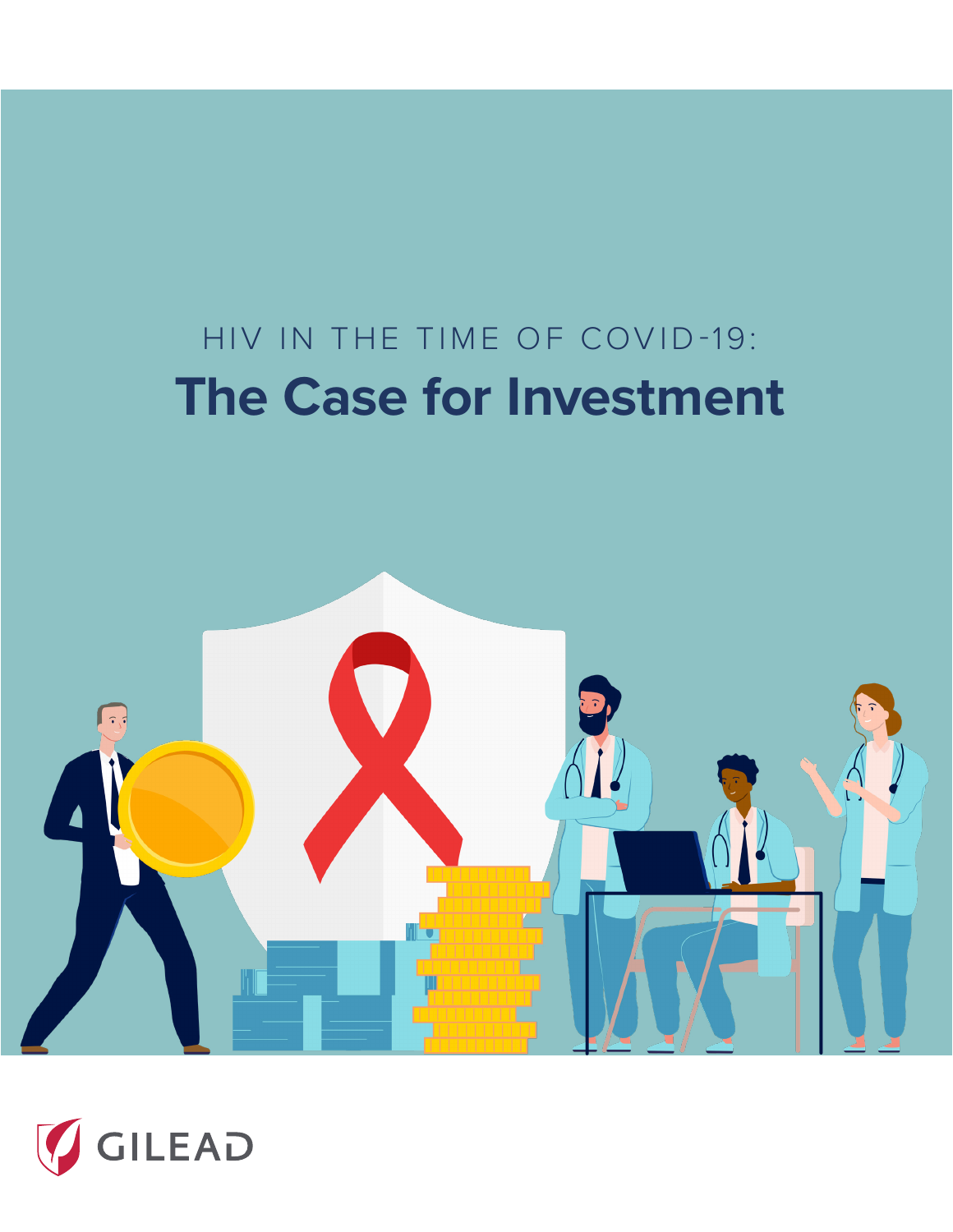### Table of Contents

- 1 Introduction
- 2 Harmful Impacts of Funding Cuts in HIV
- **3** Protecting Funding for HIV Prevention, Testing and Treatment is Critical for Ending the HIV Epidemic
- 4 Funding is Critical for HIV Prevention Efforts
- 5 Investing in HIV Testing can Contribute to Public Health Benefits and Promote Early Diagnosis of HIV
- **6** Improving Health Outcomes through Expanding Access to HIV Treatment
- **7** Investing in Community-Led Interventions Can Expand Access to HIV Care
- 8 Policy Recommendations
- 9 Conclusion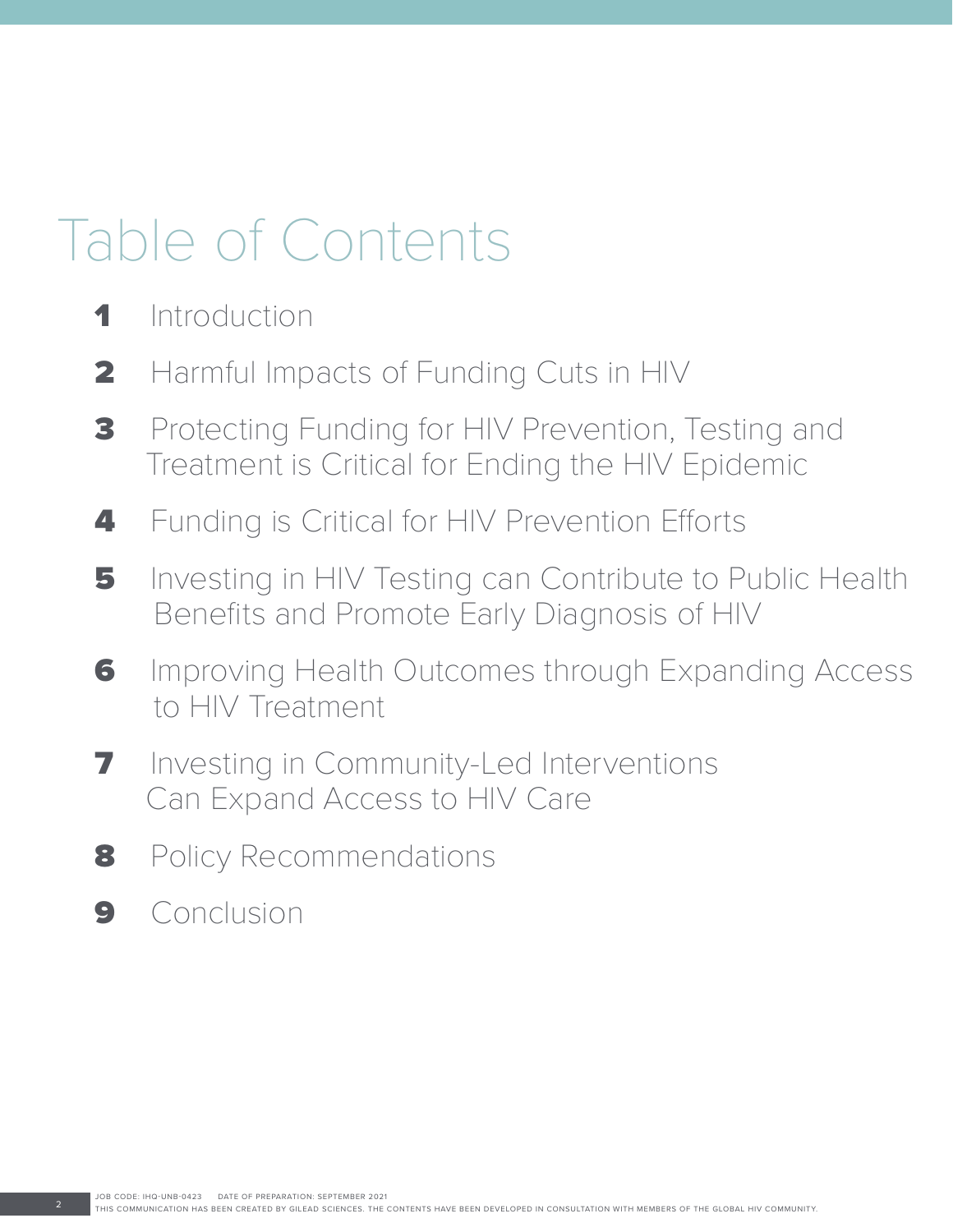### **1** Introduction

The COVID-19 pandemic has highlighted the critical importance of investing in public health and ongoing innovation to protect communities against infectious diseases. Faced with competing demands and economic strain caused by the COVID-19 pandemic, estimated to be up to \$28 trillion globally, it is critical that governments maintain vital funding and resources needed to tackle the HIV epidemic.<sup>1</sup>

At a time when health workers are on the frontline of the fight against COVID-19, the reprioritization of resources away from HIV to this pandemic and other public health demands is potentially catastrophic.2 Without action, reduced funding for HIV threatens to undermine global targets set by UNAIDS (including 95-95-95) and the World Health Organization (WHO), alongside national commitments to end the HIV epidemic by 2030, and risks reversing decades of progress made to date.3

The history of the HIV epidemic has shown how the reduction of critical public health resources during an acute crisis can lead to greater societal and economic harm. Progress against HIV has been hard won over decades, with scientific advancements drastically improving the lives of people living with HIV (PLWH) and people at risk of HIV infection, but there is more that needs to be done to help end the epidemic. The key components of this response – testing, prevention, antiretroviral treatment, biomedical innovation, and community-based organizations – must continue to receive the investment they require to ensure progress towards ending HIV.

In 2021, the UK government's funding for UNAIDS is 83 percent lower than in 2020 (from £15 million to £2.5 million annually) due to the "seismic impact of the pandemic."4 UNAIDS responded to note that these cuts affect the provision of life-saving HIV prevention and treatment services globally and impact the support to upholding the human rights of some of the most marginalized people.5

This paper presents the case for investment in HIV and illustrates the long-term health and socio-economic impact of funding cuts in HIV prevention, testing, treatment and care. Urgent action is required by governments to protect HIV funding and to continue in our collective efforts to eliminate HIV as a significant health and socio-economic burden.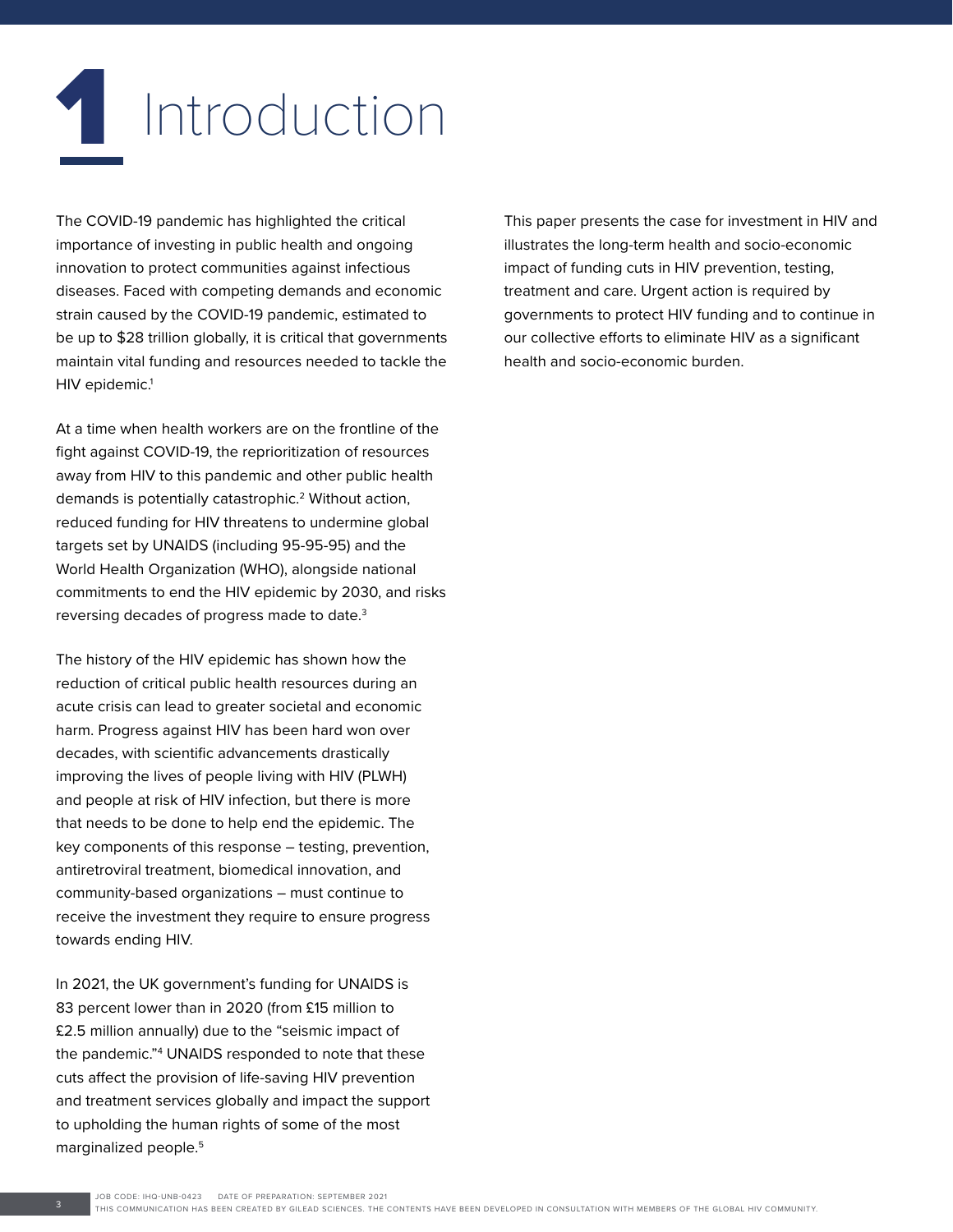## Harmful Impacts of Funding<br>Cuts in HIV

Decades of investment and research in virology – including HIV – have enabled the scientific and healthcare community to rapidly and effectively mobilize against COVID-19. Lessons learned from fighting the HIV epidemic, including surveillance, prevention and public awareness strategies, have catalysed the public health response. HIV health workers have played a considerable role in combatting the COVID-19 pandemic, lending their resources and services to address this public health threat. Despite these efforts, some governments are now reducing public health budgets, refocusing available funding to COVID-19 and signalling the prospect of future austerity measures.<sup>6,7,8</sup> Further restrictions to already stretched resources will inhibit progress towards ending HIV, a goal that was already off track before the COVID-19 outbreak.9 There is an urgent need for governments around the world to maintain or increase funding for HIV if we are to end the epidemic by 2030 globally.

#### **Spending Cuts Can Lead to New HIV Infections and Greater Healthcare Costs**

Global economies have already started to slip into recession as a consequence of the ongoing pandemic.10 Financial support for HIV has been on a downward trajectory over the past decade indicating that a growing number of countries may not consider HIV a public health priority.<sup>11</sup> Studies suggest a direct link between economic downturns and the long-term impact on public

health across generations, regions and socio-economic groups.12 Public health spending cuts taken during periods of economic contraction have also been shown to worsen HIV outcomes. For example, budget cuts in Greece during an economic recession (2009-10) resulted in the de-funding of harm reduction interventions such as needle exchanges and opiate substitution services that are key HIV prevention programs. This, coupled with the general economic instability, contributed to the rise in HIV infections in vulnerable parts of Greece, like Athens. The study concludes that "Big Events", such as the economic recession, can lead to increased HIV infections, especially if they lead to social, economic, and cultural change.13 Greece ultimately saw a 200 percent increase in HIV cases from 2011-2013<sup>14</sup> while neighboring countries that did not make budget cuts to their HIV programs saw no spikes in new HIV cases during that timeframe.

There is no guarantee that budget cuts made due to COVID-19 will be temporary, which could lead to the longterm reduction of essential HIV programs, treatment and care services and broader education efforts. This could also exacerbate existing HIV-related inequities, resulting in a greater burden of HIV risk and infection within vulnerable communities that are in need of the most support.<sup>16,17</sup> Ultimately, reducing financial support for HIV could directly lead to new HIV infections and would result in an even greater need for investment in healthcare services in the future.



JOB CODE: IHQ-UNB-0423 DATE OF PREPARATION: SEPTEMBER 2021

THIS COMMUNICATION HAS BEEN CREATED BY GILEAD SCIENCES. THE CONTENTS HAVE BEEN DEVELOPED IN CONSULTATION WITH MEMBERS OF THE GLOBAL HIV COMMUNITY. 4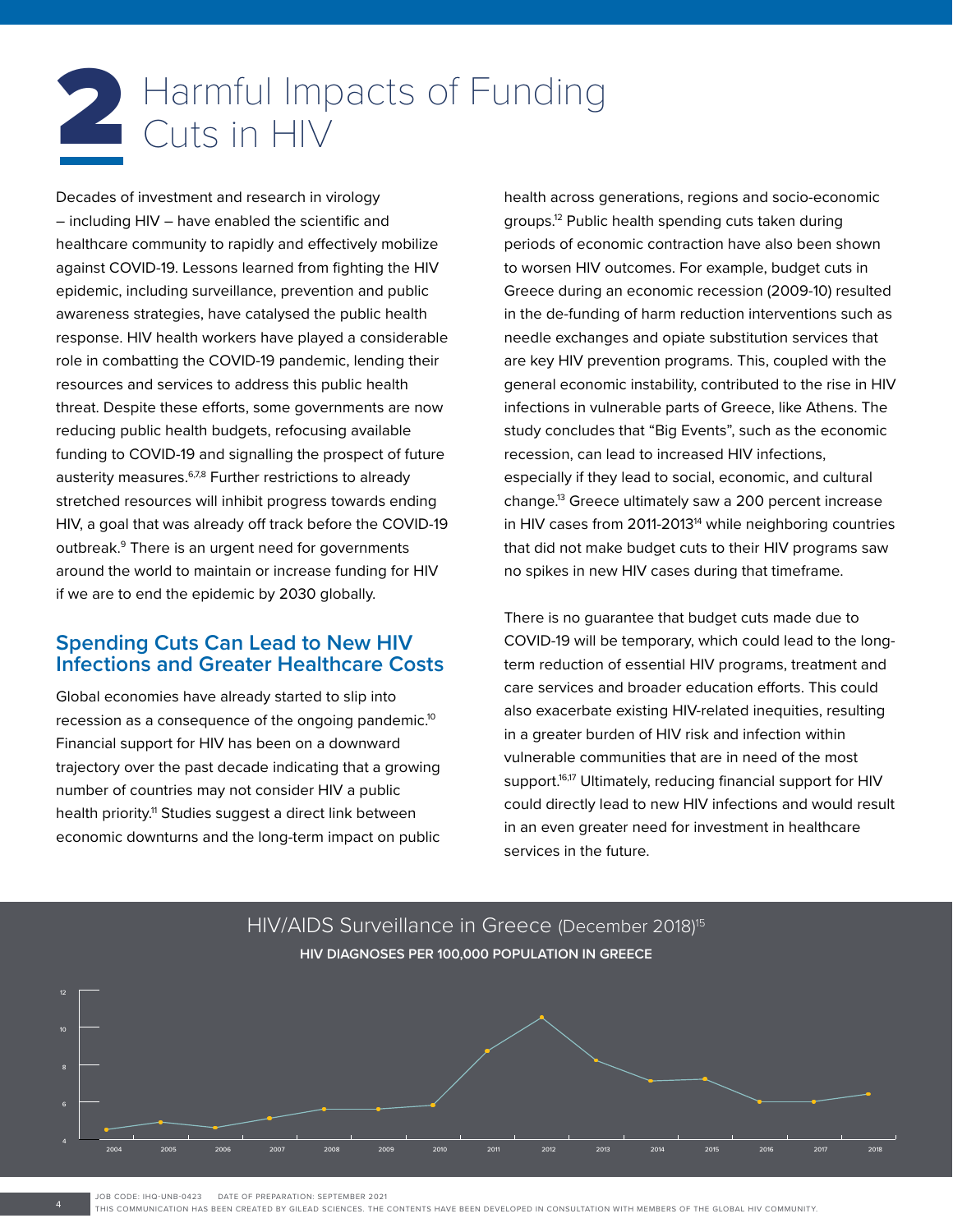# **B** Protecting Funding for HIV Prevention,<br>Testing and Treatment is Critical for<br>Ending the HIV Epidemic

Every new HIV infection represents a significant and ongoing cost to the healthcare system. While scientific advances in antiretroviral therapy have enabled people with HIV to live a near-normal lifespan, their healthcare needs are generally higher compared to those not living with HIV. A U.S. focused study found that lifetime healthcare costs were up to seven times higher for people living with HIV than individuals without HIV.18 The causes of these additional costs are varied, but include specialized HIV care, antiretroviral treatment and the management of comorbidities. While comparisons across healthcare systems are challenging due to different structure and organization, studies within the UK, Germany and Canada all demonstrate that yearly and lifetime healthcare costs of people with HIV are significant.<sup>19,20,21,22</sup>

Given the higher healthcare system costs associated with HIV, clear policies are required to protect funding in HIV prevention and testing programs to minimize new HIV infection rates. It is also important that funding used to support HIV services and care, including programs that optimize access to the best-inclass antiretroviral therapy (ART), are protected, so people living with HIV can live long, healthy lives and not pass the virus on to others.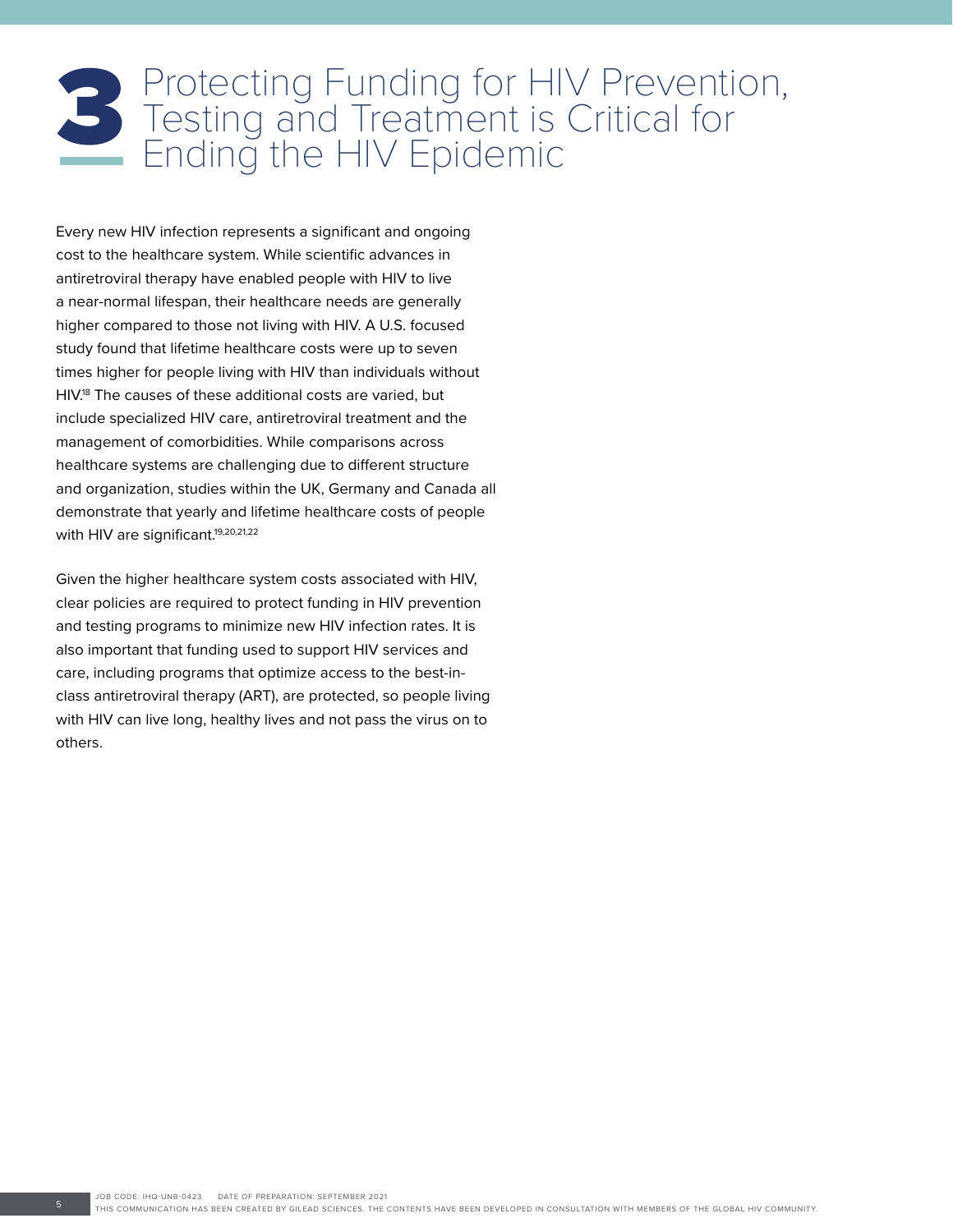### Funding is Critical for HIV<br>Prevention Efforts

Maintaining funding for HIV prevention efforts can help reduce the spread of the virus by increasing awareness among groups most at risk for HIV. Public efforts requiring investment include campaigns that educate, raise awareness and normalize HIV prevention efforts (including but not limited to publicly available condoms, free testing services and pre-exposure prophylaxis, also known as PrEP) within at-risk communities.<sup>23</sup>

Community-based HIV testing and counselling (HTC) with linkage to prevention, care and treatment services is the primary choice to stop HIV transmission at individual and community levels.<sup>24</sup> This, combined with behavioural interventions have been found to be more effective in increasing the uptake of HIV testing as well as other outcomes. Syringe Services Programs (SSPs), community-based services for persons who inject drugs, are associated with an estimated 50 percent reduction in HIV incidence.<sup>25</sup> Incorporating more efficient testing in these community-based settings will allow for additional testing for individuals who may not engage in traditional testing settings.

Prevention methods, including PrEP and safer sex practices, are essential tools in the effort to end the HIV epidemic; PrEP is a highly effective way for people at risk for HIV to prevent getting HIV by taking a daily antiretroviral medicine. When used as prescribed, PrEP has been shown as an effective strategy in preventing the spread of HIV across countries and community settings.<sup>26,27</sup>

In the U.S., a modeling study found that states with the highest levels of PrEP uptake had the greatest reductions in new HIV infections, independent of viral suppression rates. The reduction in new HIV infections translates to a significant reduction in healthcare utilization, making PrEP a cost-effective public health strategy. For example, in Germany, the use of PrEP is estimated to provide over €5.1 billion in economic savings over 40 years.<sup>29</sup>

However, even in areas where PrEP is established, utilization is low when compared to the number of men and women at-risk for HIV who could benefit from PrEP. This is particularly true among populations most at risk such as men who have sex with men, immigrants, indigenous people and communities of color.

> In Germany, the use of PrEP is estimated to provide over €5.1 billion in economic savings over 40 years.<sup>29</sup>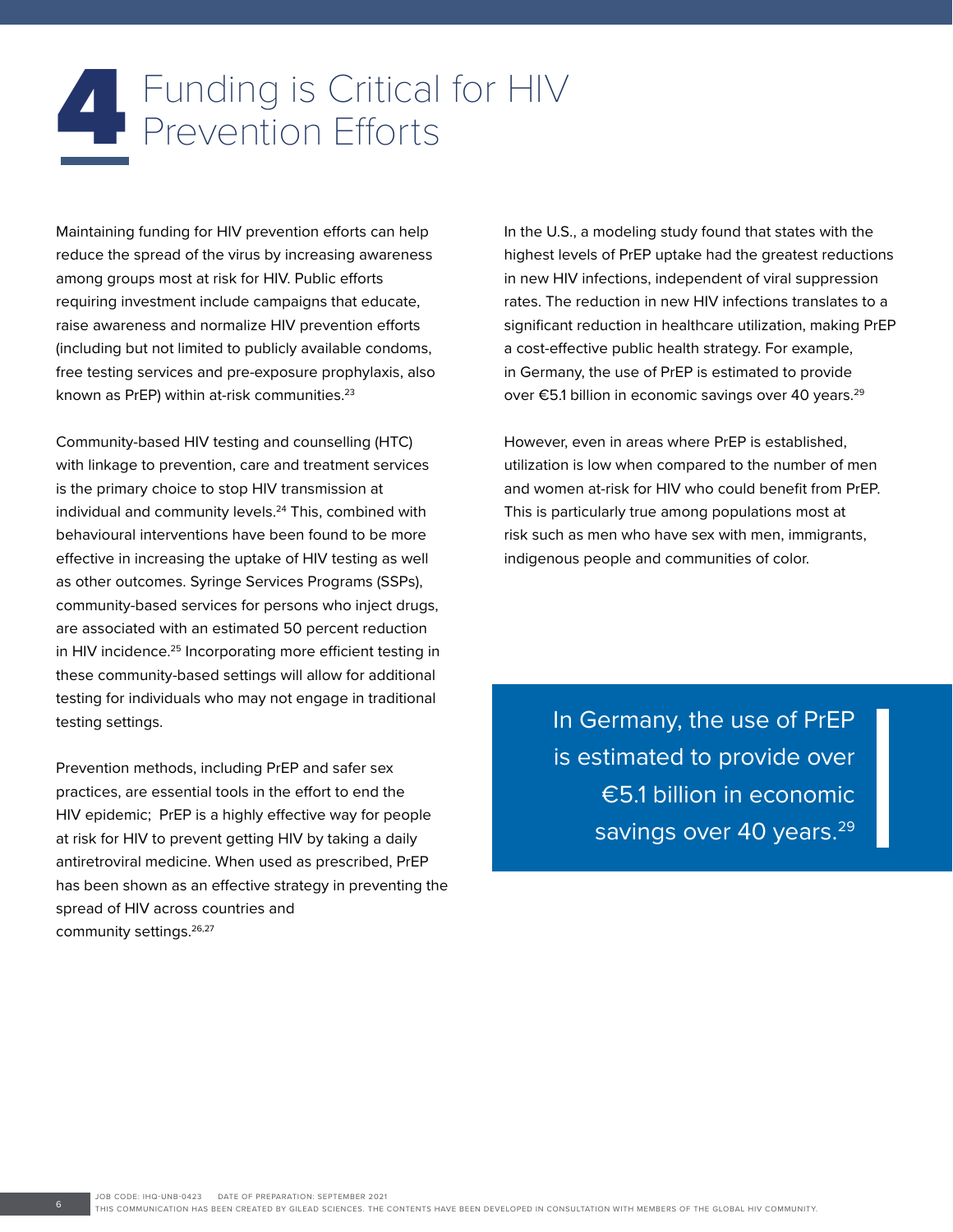# Investing in HIV Testing can Contribute to<br>
Public Health Benefits and Promote Early<br>
Diagnosis of HIV

Knowing one's HIV status is a key entry point for lifesaving care and services regardless of a positive or negative test result – this is referred to as a status neutral approach to HIV. Those who are diagnosed with HIV can be linked to care and treatment services as quickly as possible to achieve and maintain viral suppression, protecting their own health and preventing HIV transmission. HIV testing also enables people who are HIV-negative but at-risk for HIV to engage in a discussion about their HIV risk and options for prevention. By continuing to fund the integration of HIV testing in clinical or community settings, healthcare systems can reduce the undiagnosed rate of HIV within the community and minimize the potential for additional healthcare costs associated with late diagnosis and onward transmission.

#### **HIV Prevention England Awareness Campaign**

#### **Action**

• National HIV Testing Week promotes the benefits of regular testing and treatment for both the individual and the community in the UK. In 2021, it was rolled out virtually and without physical testing due to COVID-19 through online awareness activities and the distribution of athome testing kits.

#### **Outcome**

- 8,200 HIV test kits requested and a 92% increased awareness of HIV testing amongst target audiences and local community
- 97% of surveyed stakeholders felt the effort was a valuable addition to their HIV prevention efforts.
- HIV Prevention England concluded the campaign maintained its effectiveness despite COVID-19 restrictions.

urce: HIV Prevention England. 2021. National HIV Testing Week 2021 recap. Available at <https://www.hivpreventionengland.org.uk/2021/03/25/national-hiv-testing-week-2021-recap/> Last accessed September 2021.

The expansion of both routine and targeted HIV testing is needed to increase early HIV diagnosis and connect them to life-saving treatment and care, to enable them to live healthier and longer lives and preventing the onward spread of HIV. Despite progress in recent years, the total percentage of people living with HIV globally who know their status remains lower than the new 95-95-95 targets set by UNAIDS.<sup>30</sup> COVID-19 has exacerbated this, causing disruption to HIV testing services and significant decline in volumes of testing throughout 2020. The financial impact of COVID-19 and decreasing funding allocation for HIV risks these 95-95-95 targets not being met – countries must remain vigilant in adequately funding these testing measures in order to meet the UNAIDS targets.31,32

#### **Failure To Diagnose HIV Creates Significant Health and Financial Burden**

Underdiagnosis and late diagnosis of HIV can have a significant negative health impact and financial burden for people living with HIV. Late diagnosis of HIV leads to worse prognosis, reduced quality of life, higher morbidity and, if left untreated, can progress to AIDS, which can result in higher financial burden. In contrast, early diagnosis supported by access to regular HIV testing can improve health outcomes and reduce mortality rates associated with HIV through earlier initiation of antiretroviral therapy. Once HIV is controlled through antiretroviral treatment, people living with HIV can expect to live nearly as long as those without HIV.<sup>34</sup>

Undiagnosed HIV can also drastically increase the spread of new HIV infections through onward transmission. In 2016, an estimated 38 percent of new HIV infections in the U.S. originated from just 15 percent of people living with HIV who did not know their status.<sup>35</sup> Stopping the spread of new infections is critical to reducing additional economic burden on healthcare systems.

JOB CODE: IHQ-UNB-0423 DATE OF PREPARATION: SEPTEMBER 2021

THIS COMMUNICATION HAS BEEN CREATED BY GILEAD SCIENCES. THE CONTENTS HAVE BEEN DEVELOPED IN CONSULTATION WITH MEMBERS OF THE GLOBAL HIV COMMUNITY. 7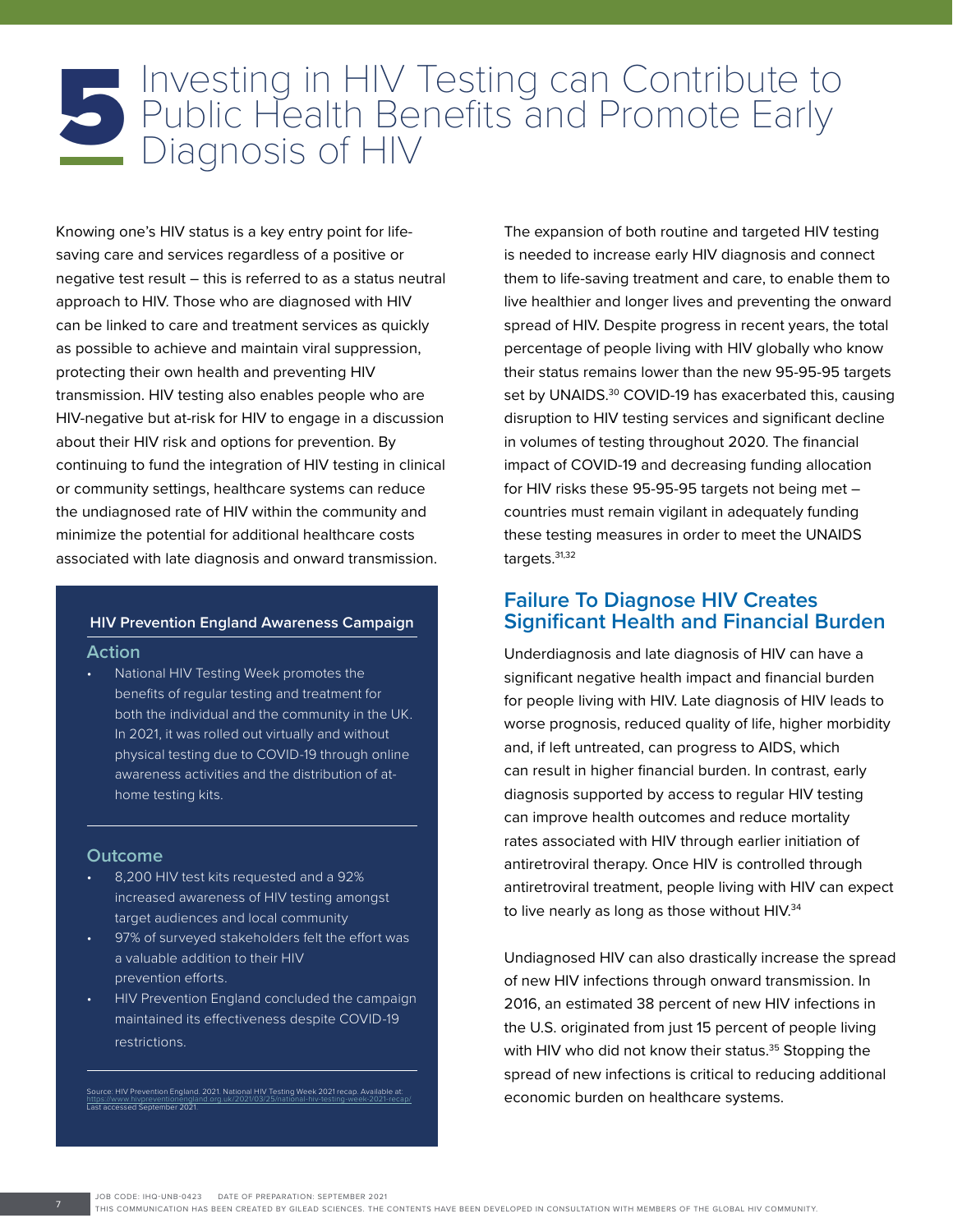#### **Late Diagnosis Increases the Costs of HIV**

Scientific advancements in HIV testing and the availability of routine HIV testing, rapid HIV testing and at-home testing kits have contributed to more people being tested for HIV. However, barriers to timely HIV testing remain, resulting in late diagnoses. Nearly half (48 percent) of people living with HIV in Europe during 2010-2016 were diagnosed late.<sup>36</sup> People with a late HIV diagnosis have a 10 times higher risk of dying within the first year after diagnosis than those diagnosed early.<sup>27</sup> Late diagnosis has also been consistently shown to increase the costs of HIV through higher healthcare utilization and higher mortality, particularly when HIV has developed into AIDS.<sup>27</sup>

These trends are irrespective of variation between healthcare systems. In Japan, as many as 30 percent of the HIV/AIDS cases in 2017 were detected after the development of AIDS. Late presentation of HIV in Italy has been shown to increase total costs for people living with HIV across all ages, particularly in those aged above 50 years old. In the UK, estimates suggest that the annual direct costs of a late HIV diagnosis can be twice as high (£14,000 per case compared to £28,000).<sup>17</sup>

| Percentage of individuals with a late presentation of |                  |
|-------------------------------------------------------|------------------|
| <b>HIV</b> infection                                  |                  |
| (defined as a CD4 count of <350/mm3 and/or an         |                  |
| AIDS-event at HIV-diagnosis) <sup>30</sup>            |                  |
| France                                                | 48.6 (47.1-50.0) |
| Germany                                               | 56.8 (55.2-58.4) |
| Italy                                                 | 52.0 (50.8-53.3) |
| <b>Spain</b>                                          | 44.3 (43.2-45.5) |
| United Kingdom                                        | 43.5 (42.1-44.8) |

#### **Routine HIV Testing is a Cost-Effective Strategy**

Providing HIV testing at no cost has proven to be an effective and cost-efficient way to increase the testing rate, preventing onwards transmission. The integration of HIV testing into the routine provision of clinical care in a broad range of healthcare settings can also expand the reach of HIV testing – for example, adding HIV to routine testing in hospitals in an 'opt-out' approach

can potentially reduce stigma and fear. Furthermore, funding the rollout of self-testing kits is increasing the accessibility, convenience and reach of HIV testing and driving wider uptake. The cost-effectiveness of scaling HIV testing is clear, even in low prevalence, high income countries.40

#### **Integrated Testing for the Future**

The decision between targeted and routine screening should be considered by governments as outlined in the Washington D.C., DoH case study below. However, it is important to highlight that the expansion of testing has been a critical component to identifying, isolating and tracing cases of COVID-19 and there has been a heavy reliance on pre-existing laboratory systems built by HIV and tuberculosis (TB) programs. Laboratory technologies today allow for a single device to diagnose and measure multiple diseases,<sup>41</sup> increasing capacity and costefficiency, such as the infectious disease surveillance system South Korea has in place.<sup>42</sup>

Continued investment of scaling up infrastructure to support integrated testing efforts can help provide significant health system efficiencies and cost savings and expand access for patients in need.<sup>35</sup>

#### **Washington DC, Department of Health DoH**

#### **Action**

• Washington D.C., Department of Health (D.C., DoH) made routine, 'opt-out' screening an integral part of its HIV prevention initiatives. A cost-effectiveness study assessed the relative benefit of funding targeted and routine testing as part of a combined approach.

#### **Outcome**

- The combined strategies of targeted and routine testing have been successful in reducing new infections and transmission in D.C., decreasing new diagnoses by 42% and incident infections by 29%.
- Routine testing averted 34.30 transmissions per year. Targeted testing resulted in higher positivity rates (1.33% vs. 0.44%).
- Targeted testing was found to be narrowly more costeffective per diagnosis and per transmission averted, both approaches were deemed cost-effective due to high lifetime costs associated with HIV infection.

Source: Castel AD, Choi S, Skillicorn J, et al. Comparing cost-effectiveness of HIV testing strategies: targeted and routine testing in Washington, DC. PLOS One.2015;10:e0139605.

JOB CODE: IHQ-UNB-0423 DATE OF PREPARATION: SEPTEMBER 2021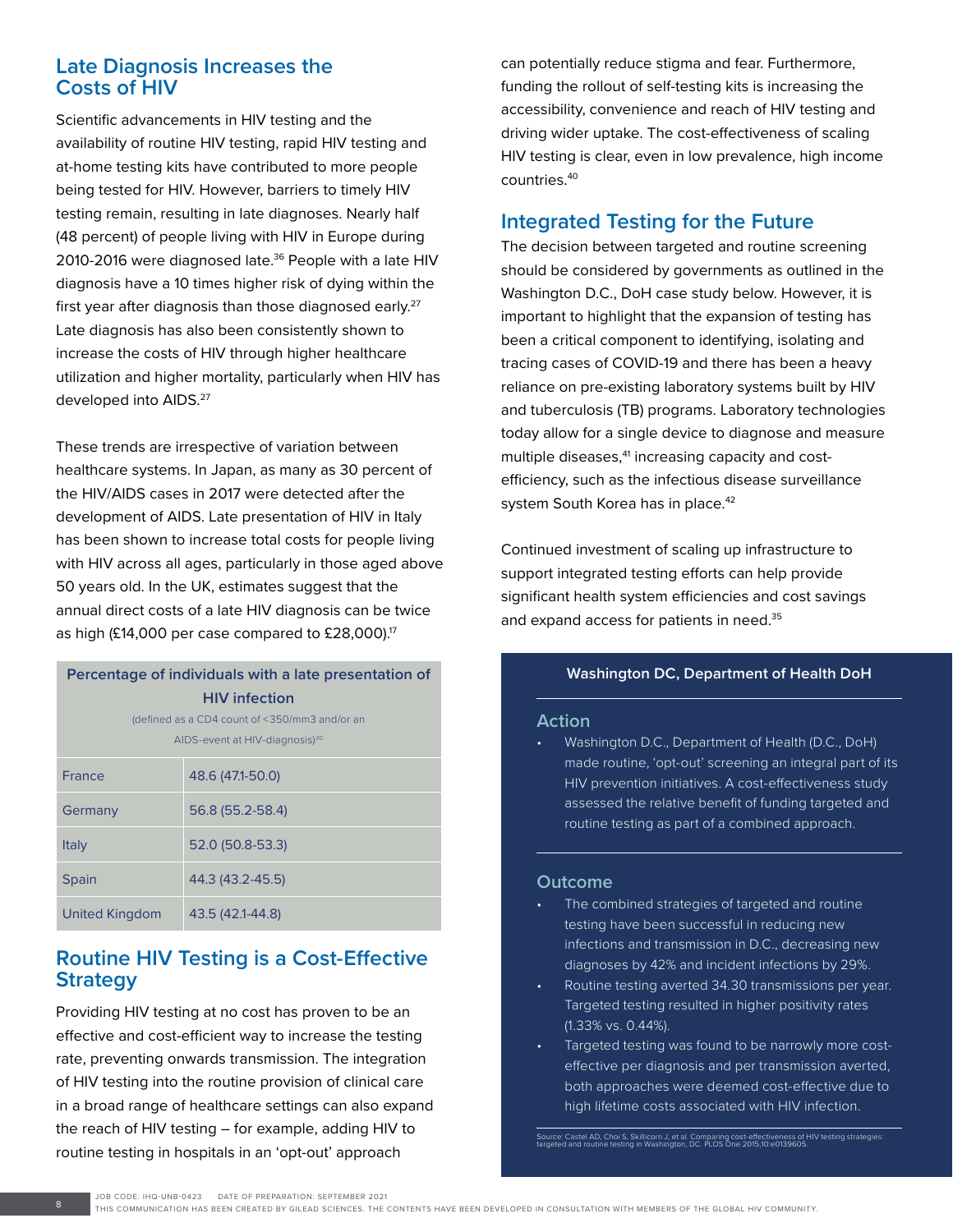## Improving Health Outcomes through<br>Expanding Access to HIV Treatment

Over the last thirty years, advances in treatment have helped people living with HIV live longer and have transformed HIV from a fatal disease to a manageable chronic condition. Many people living with HIV have benefited from having access to a broad range of therapies, including newer, innovative medicines that are highly effective, have an improved safety profile, and can lead to better long-term health outcomes. Furthermore, when a person living with HIV is taking ART as prescribed, their viral load will usually become undetectable. Achieving and maintaining an undetectable viral load in the long term not only preserves the health of people living with HIV and reduces the risk of comorbidities, but also has the added public health benefit of preventing transmission of the virus to others.<sup>\*</sup>

As progress in scientific innovation looks towards longacting prevention and treatment regimens, and ultimately, a functional cure, healthcare systems have the potential to improve the health outcomes of people living with HIV and reduce the risk of HIV transmission by ensuring access to innovative HIV medicines.

#### **Equitable Access to Innovative HIV Treatment Regimens Must Be Protected**

Antiretroviral therapies (ART) have contributed to an estimated global economic benefit of \$1.05 trillion between the years of 1995-2015. The benefit to societies and economies can be measured in lower death rates, longer lives and lower healthcare utilization, all of which contribute to the growth of economies through continued employment and productivity. Therefore, further expansion of treatment to reach all people living with HIV represents a cost-effective investment.<sup>43</sup>

The medical management of HIV is complex; healthcare providers must consider a broad range of factors making a prescribing decision for each patient, including a patient's specific drug resistance profile, other illnesses or comorbid conditions, potential side effects and interactions with other medications a patient is taking, pill burden and timing of treatment initiation. Certain HIV treatment regimens can be initiated on the same day as diagnosis and before results of baseline testing are available (a treatment approach known as "Rapid Start" of "Rapid Initiation of ART"), which can result in better engagement and retention in care, shorter time to viral suppression, increased rates of viral suppression, and decreased mortality.44

Healthcare providers, in consultation with their patients, are best equipped to select the most appropriate HIV regimen for an individual patient. Faced with increasing costs associated with COVID-19 and under pressure to reduce the costs of treating HIV, private and public payors may face pressure to increase barriers to newer, innovative HIV treatments by restricting access, introducing tenders or shifting costs to patients.

However, open and affordable access to innovative HIV medicines is necessary to ensure healthcare provider and patient choice. Coverage and reimbursement of HIV treatments should be underpinned by strong policies that prioritize equitable access and affordability to reduce variability between different patient populations and promote broad access to effective and innovative treatment.45

\*While effective viral suppression with antiretroviral therapy has been proven to substantially reduce the risk of sexual transmission, a residual risk cannot be excluded. Centers for Disease Control and Prevention (CDC) states that there is effectively no risk of sexual transmission of HIV in individuals with an undetectable viral load

JOB CODE: IHQ-UNB-0423 DATE OF PREPARATION: SEPTEMBER 2021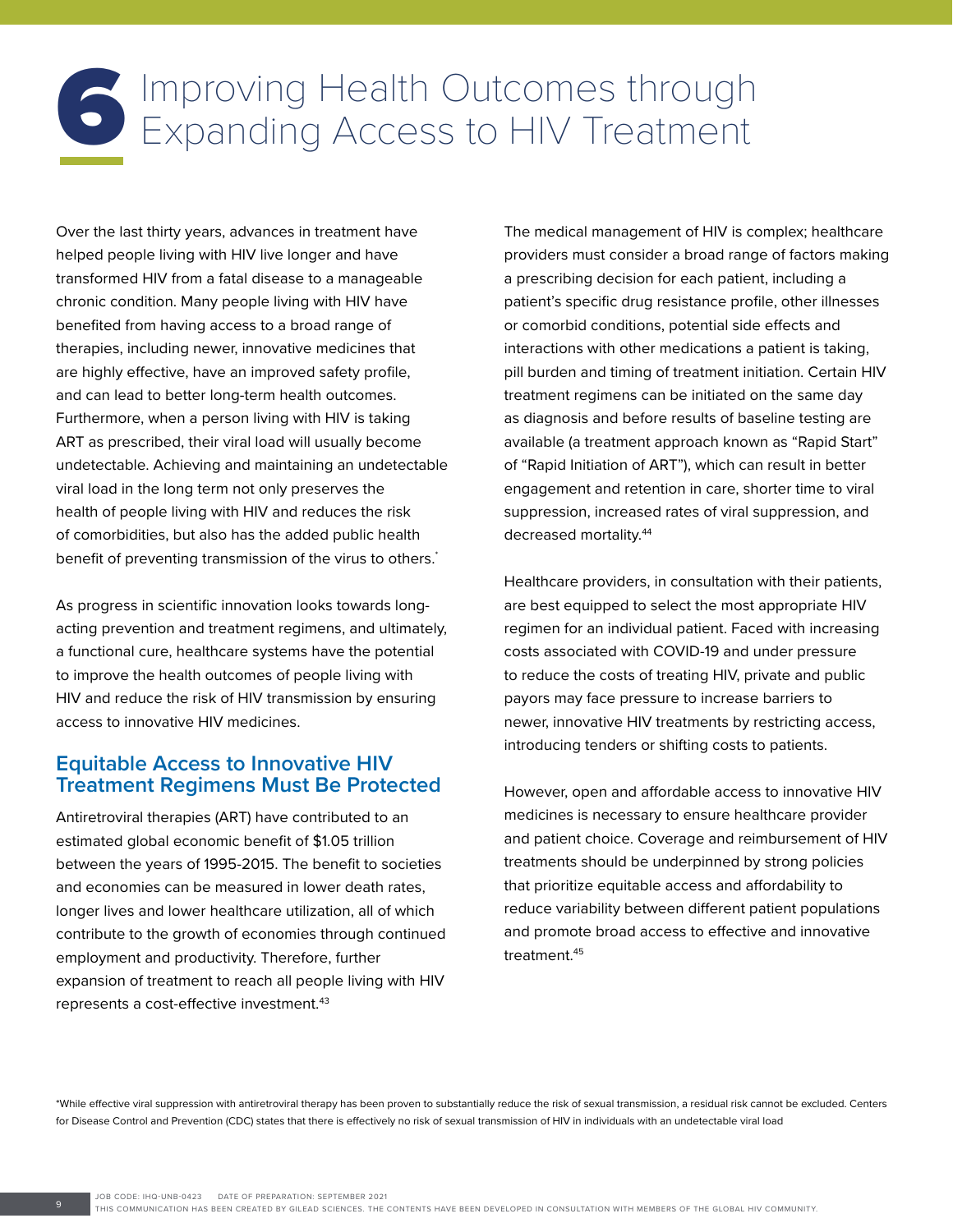# Investing in Community-Led Interventions<br>Can Expand Access to HIV Care

Community-based organizations (CBOs) play a critical role in connecting at-risk and underserved communities (e.g. those who live in remote locations far from healthcare facilities, those without secure housing status, etc.), who may typically not be able to access the healthcare system, with HIV testing, prevention, care and treatment services.<sup>46</sup> These organizations contribute to the provision of outreach, service and education to communities that may otherwise be removed from traditional healthcare settings helping to address the systemic inequities and barriers to accessing care. The COVID-19 pandemic is placing increasing demand on services based within these communities, while simultaneously reducing their already limited financial capabilities and staffing.

The COVID-19 pandemic has also hindered fundraising activities across the HIV community.47 Organizations are concerned that previously committed funds will be diverted to fight COVID-19 instead of reserved for its intended purpose in tackling HIV.

While qualifying the economic benefit of CBOs is challenging as organizations may not dedicate resources to evaluating effectiveness,<sup>48</sup> the evidence available suggests that many are in fact highly effective. In Canada, it was estimated that community-based HIV prevention programs had saved the healthcare system \$6.5 billion CAD since the 1980s. For every \$1 invested, the prevention program was estimated to save around \$5 in treatment costs.<sup>20</sup> Although more research could be done on the economic value provided by CBOs, it is thought that CBOs possess untapped potential for addressing health-related needs and are ideally suited to address other issues as they emerge.<sup>49</sup>

#### **BCN Checkpoint**

#### **Action**

Projecte dels NOMS-Hispanosida created BCN Checkpoint in 2006, a CBO for MSM's in Barcelona. BCN Checkpoint offers HIV testing, peer counselling and linkage to medical care free of discrimination as well as services for other STI's and vaccination against hepatitis A and B.

#### **Outcome**

- National HIV Surveillance data between 2007-2011 suggest that BCN Checkpoint was responsible for detecting over a third of HIV diagnosis in the region (36.3%).
- The number of people returning to the center for a test increased 23-fold, suggesting that it was very well received by the MSM community and successfully linked 90% of diagnosed PLWH to care.
- The authors concluded interventions such as BCN checkpoint that focus on key populations at risk, reduces the time and resources more than other approaches.

Source: Meulbroek M, Ditzel E, Saz J, et al. BCN Checkpoint, a community-based centre for men who have<br>sex with men in Barcelona, Catalonia, Spain, shows high efficiency in HIV detection and linkage to care. HIV<br>Med. 2013;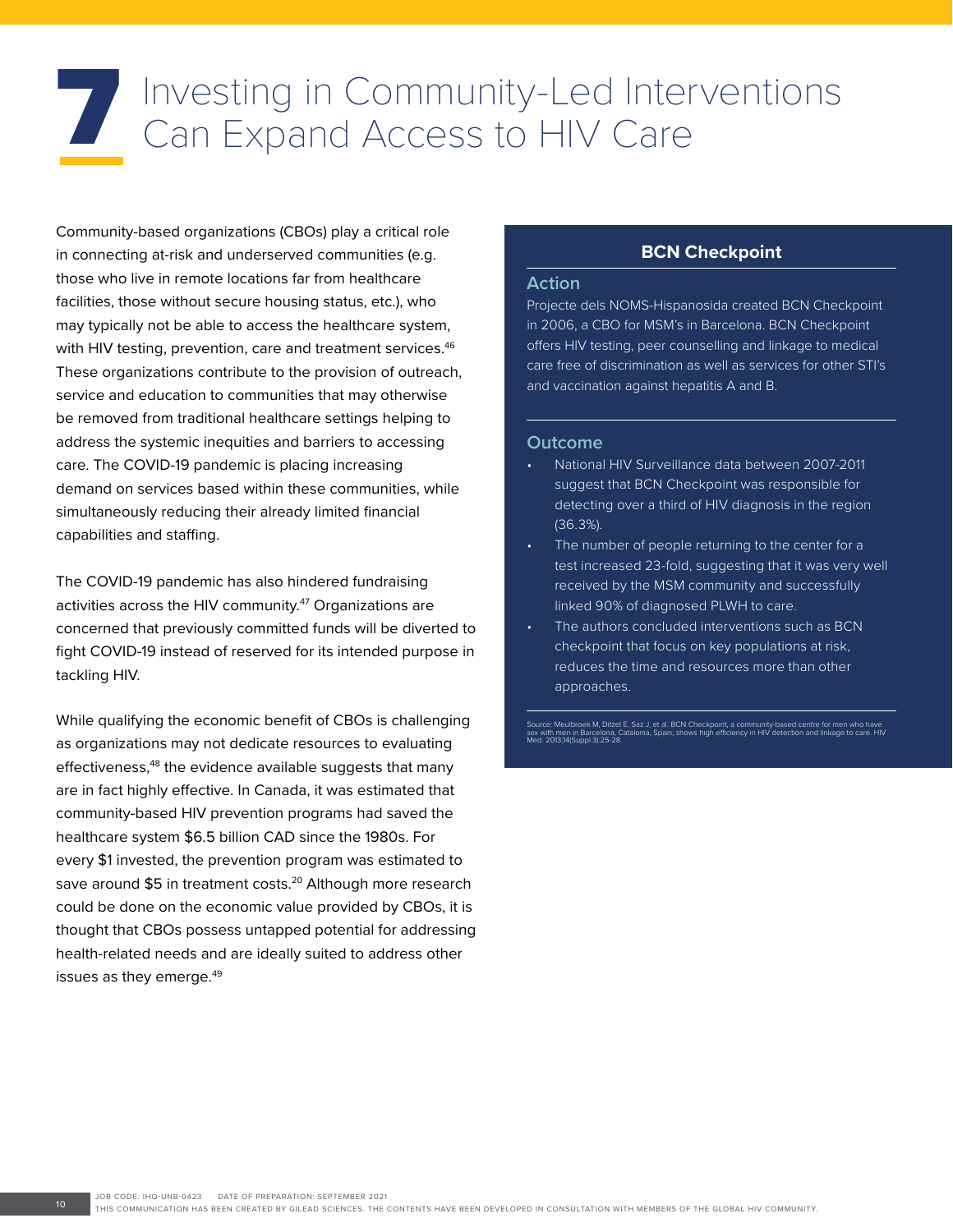#### **Government Support Could Be Critical to Continued Services**

Philanthropic giving tends to drop during economic recessions, creating a shortfall that may trigger the closure of community organizations over the long-term. Governments should follow the example of the U.S., which awarded \$216 million over five years to 90 CBOs nationwide to deliver HIV services<sup>50</sup> and expand the availability of best practices and education to groups that may otherwise be missed.

Governments must also consider the disproportionate impact of funding decisions on underserved communities through regular audits, reports and benchmarking that measures equity of access to HIV technology and services. Collating this information is critical to identifying gaps and directing resources to where they are needed. Strategic investment, in partnership with local community leaders, is integral to ensure no one is left behind when it comes to advances made in HIV. It is essential for governments to step in and provide the backstop to CBOs. Providing a framework for guaranteed resources to these critical community partners must be established before this invaluable part of the HIV health infrastructure is lost.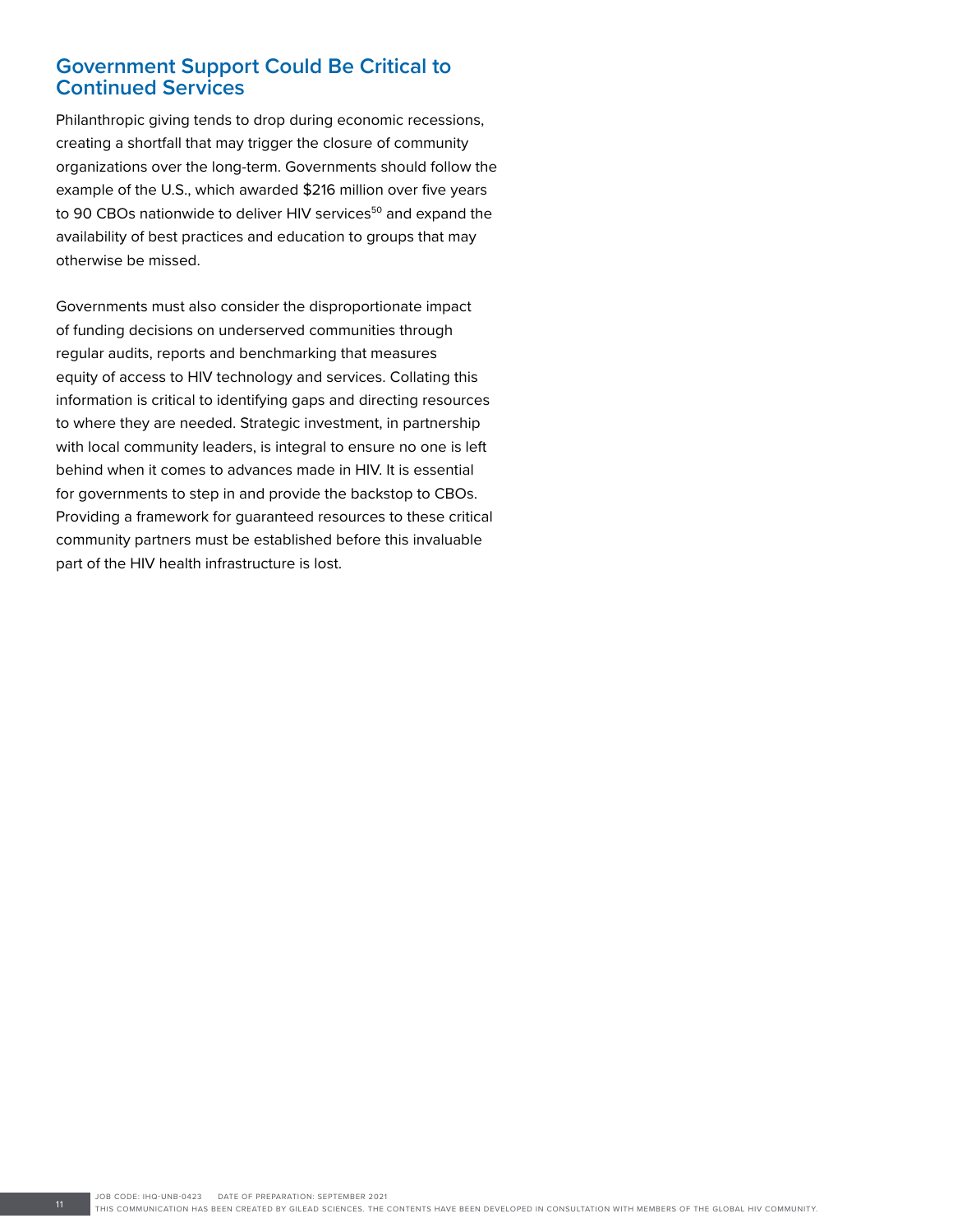

To protect the ability of healthcare systems to maintain and continue progress made towards ending the HIV epidemic to date, domestic public funding of HIV prevention, testing, diagnosis, treatment and care services should be increased or maintained – at least mirroring inflation targets. Cuts in HIV funding are false economies that would lead to longer-term negative social and economic consequences. In these recommendations for government, at national and sub-national levels, we make a positive case for investment in HIV.

#### **Overall Approach:**

Invest in a virtuous circle of actions that support and sustain each other, including:

- » Increased funding that supports broad and equitable access to HIV testing, prevention, treatment and care services
- **»** Sustainable financing that supports access to innovative HIV treatment and prevention medicines and takes a long-term view of the value of investment in HIV
- » Rigorous measurement of outcomes associated with government investment in HIV to inform future funding decisions

#### **Recommendations:**

» Increase dedicated funding for HIV and build strong political commitment for investing in efforts to end the HIV epidemic.

» Ensure adequate funding to support equitable HIV prevention, testing and treatment access and optimal health outcomes, particularly for those most impacted by and vulnerable to HIV.

» Introduce financing and legislation to ensure routine and targeted HIV testing, including self-testing, is available to all, either at a low cost or no cost at all.

» Adopt and pay for the most effective HIV prevention programs and innovative treatments and preventative therapies.

**>>** Provide sustainable financing to support adoption of and access to innovative HIV treatment options and reimbursement decisions that incorporate long-term health benefits and cost efficiencies of HIV medicines

» Scale up investments for health organizations and CBOs that provide HIV education, testing, prevention, treatment and care services to communities that are disproportionately impacted by HIV.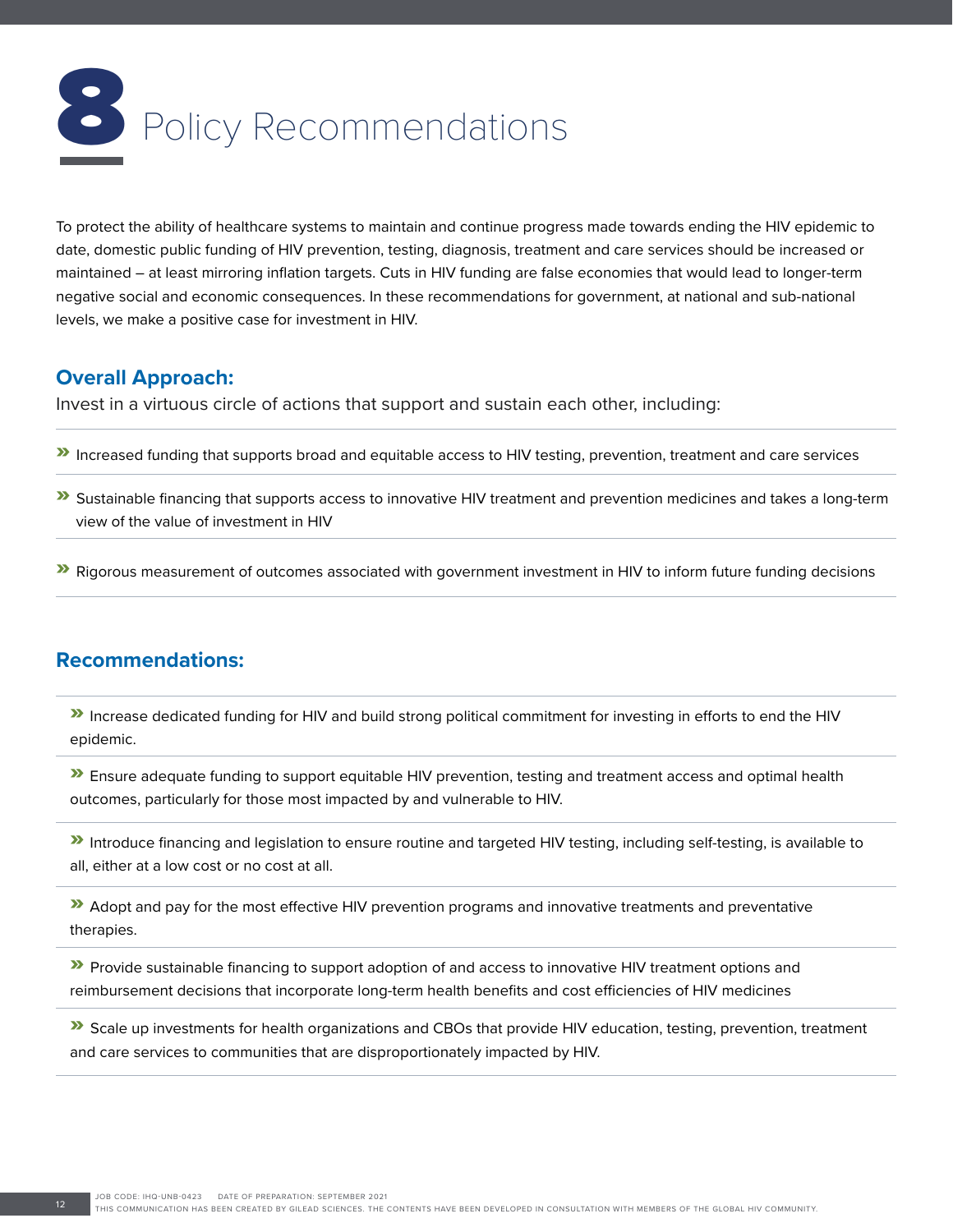

As the world faces a new global health crisis, it cannot lose sight of another: the ongoing HIV epidemic. The intense focus on the current acute threat of COVID-19 risks drawing resources and attention away from the attainable goal of ending the HIV epidemic by 2030.

It may be tempting to think that progress that has been made over decades in HIV means that HIV requires less attention than in previous years. However, the reality is that underinvestment in HIV risks weakening the very healthcare systems that are preventing the virus from surging. The opportunity cost for reducing funding for HIV prevention, testing and treatment is too high. Failing to take action at a political level not only threatens the opportunity to end the HIV epidemic by 2030, but also undermines the investments made in the last few decades. Governments must take action to protect funding for HIV, or risk facing a reemerging threat to public health.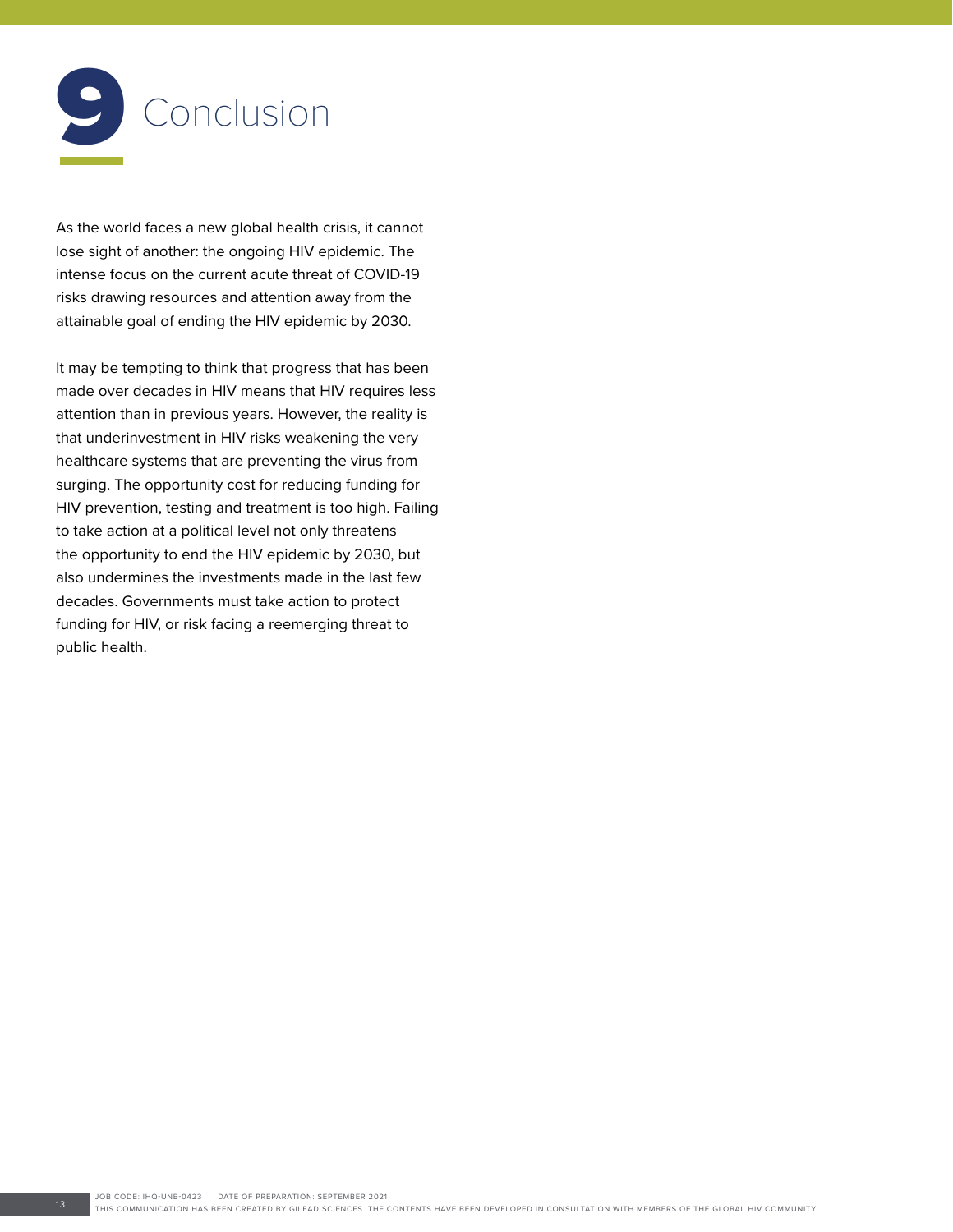#### **References**

- 1. Elliott L. IMF estimates global Covid cost at \$28tn in lost output. The Guardian. Available at: [https://www.theguardian.com/](https://www.theguardian.com/business/2020/oct/13/imf-covid-cost-world-economic-outlook) [business/2020/oct/13/imf-covid-cost-world-economic-outlook](https://www.theguardian.com/business/2020/oct/13/imf-covid-cost-world-economic-outlook). Last accessed September 2021.
- 2. World Health Organization 2020. Maintaining essential health services: operational guidance for the COVID-19 context interim guidance. Available at: [https://www.who.int/publications/i/item/WHO-2019-nCoV-essential-health-services-2020.1.](https://www.who.int/publications/i/item/WHO-2019-nCoV-essential-health-services-2020.1) Last accessed September 2021.
- 3. UNAIDS. 2014. Fast-Track: Ending the AIDS Epidemic by 2030. Available at: [https://www.unaids.org/sites/default/files/media\\_asset/](https://www.unaids.org/sites/default/files/media_asset/JC2686_WAD2014report_en.pdf) [JC2686\\_WAD2014report\\_en.pdf](https://www.unaids.org/sites/default/files/media_asset/JC2686_WAD2014report_en.pdf) Last accessed September 2021.
- 4. Business Standard. 2021. UK sharply cuts global aid due to coronavirus pandemic's economic impact. Available at: [https://](https://www.business-standard.com/article/international/uk-sharply-cuts-global-aid-due-to-coronavirus-pandemic-s-economic-impact-121043000347_1.html) [www.business-standard.com/article/international/uk-sharply-cuts-global-aid-due-to-coronavirus-pandemic-s-economic](https://www.business-standard.com/article/international/uk-sharply-cuts-global-aid-due-to-coronavirus-pandemic-s-economic-impact-121043000347_1.html)[impact-121043000347\\_1.html](https://www.business-standard.com/article/international/uk-sharply-cuts-global-aid-due-to-coronavirus-pandemic-s-economic-impact-121043000347_1.html) Last accessed September 2021.
- 5. UNAIDS. 2021. UNAIDS statement on UK's proposed reduction in financial support. Available at: [https://www.unaids.org/en/](https://www.unaids.org/en/resources/presscentre/pressreleaseandstatementarchive/2021/april/20210429_uk_funding) [resources/presscentre/pressreleaseandstatementarchive/2021/april/20210429\\_uk\\_funding](https://www.unaids.org/en/resources/presscentre/pressreleaseandstatementarchive/2021/april/20210429_uk_funding) Last accessed September 2021.
- 6. Devi S. US public health budget cuts in the face of COVID-19. Lancet Infect Dis. 2020;20:415.
- 7. Buse K, Hawkes S. (2021) The government must urgently reconsider UK Research and Innovation funding cuts. Available at: [https://](https://blogs.bmj.com/bmj/2021/03/17/the-government-must-urgently-reconsider-uk-research-and-innovation-funding-cuts/) [blogs.bmj.com/bmj/2021/03/17/the-government-must-urgently-reconsider-uk-research-and-innovation-funding-cuts/](https://blogs.bmj.com/bmj/2021/03/17/the-government-must-urgently-reconsider-uk-research-and-innovation-funding-cuts/) Last accessed September 2021.
- 8. Jones M. (2020) COVID aid could bring years of austerity, charities warn IMF. Available at: [https://www.reuters.com/article/health](https://www.reuters.com/article/health-coronavirus-imf-austerity-int-idUSKBN26R1KZ)[coronavirus-imf-austerity-int-idUSKBN26R1KZ](https://www.reuters.com/article/health-coronavirus-imf-austerity-int-idUSKBN26R1KZ) Last accessed September 2021.
- 9. UNAIDS. AIDS data 2020. Available at: [https://www.unaids.org/sites/default/files/media\\_asset/2020\\_aids-data-book\\_en.pdf](https://www.unaids.org/sites/default/files/media_asset/2020_aids-data-book_en.pdf) Last accessed September 2021.
- 10. Reuters. COVID-19 shook, rattled and rolled the global economy in 2020. Available at: [https://www.reuters.com/article/us-global](https://www.reuters.com/article/us-global-economy-yearend-graphic-idUSKBN2950GH)[economy-yearend-graphic-idUSKBN2950GH](https://www.reuters.com/article/us-global-economy-yearend-graphic-idUSKBN2950GH) Last accessed September 2021.
- 11. Chenneville T, Gabbidon K, Hanson P, Holyfield C. The impact of COVID-19 on HIV treatment and research: a call to action. Int J Environ Res Public Health. 2020;17:4548.
- 12. Institute for Fiscal Studies. Recessions and health: the long-term health consequences of responses to the coronavirus. Available at: <https://www.ifs.org.uk/publications/14799> Last accessed September 2021.
- 13. Nikolopoulos GK, Sypsa V, Bonovas S, et al. Big events in Greece and HIV infection among people who inject drugs. Subst Use Misuse. 2015;50:825–838.
- 14. The Guardian. Austerity kills, economists warn. Available at: [https://www.theguardian.com/business/economics-blog/2013/apr/29/](https://www.theguardian.com/business/economics-blog/2013/apr/29/austerity-kills-health-europe-us) [austerity-kills-health-europe-us](https://www.theguardian.com/business/economics-blog/2013/apr/29/austerity-kills-health-europe-us) Last accessed September 2021.
- 15. National Public Health Organisation. HIV/AIDS Surveillance in Greece: Data Reported through 31.12.2018. Available at: [https://eody.](https://eody.gov.gr/wp-content/uploads/2018/12/epidimiologiko-deltio-hiv-2018.pdf) [gov.gr/wp-content/uploads/2018/12/epidimiologiko-deltio-hiv-2018.pdf](https://eody.gov.gr/wp-content/uploads/2018/12/epidimiologiko-deltio-hiv-2018.pdf) Last accessed September 2021.
- 16. Dray-Spira R, Lert F. Social health inequalities during the course of chronic HIV disease in the era of highly active antiretroviral therapy. AIDS. 2003;17:283-290.
- 17. Pellowski J, Kalichman S, Matthews K, et al. A pandemic of the poor: social disadvantage and the U.S. HIV epidemic. Am Psychol. 2013;68:197-209.
- 18. Cohen JP, Beaubrun A, Ding Y, et al. Estimation of the incremental cumulative cost of HIV compared with a non-HIV population. Pharmacoecon Open. 2020;4:687-696.
- 19. National Institute for Health and Care Excellence (NICE). Resource impact report: HIV testing: increasing uptake among people who may have undiagnosed HIV (NG60). Available at:<https://www.nice.org.uk/guidance/ng60> Last accessed September 2021.
- 20. Aidsmap. High lifetime costs of treating HIV show importance of investing in prevention. Available at: [https://www.aidsmap.com/](https://www.aidsmap.com/news/may-2015/high-lifetime-costs-treating-hiv-show-importance-investing-prevention) [news/may-2015/high-lifetime-costs-treating-hiv-show-importance-investing-prevention](https://www.aidsmap.com/news/may-2015/high-lifetime-costs-treating-hiv-show-importance-investing-prevention) Last accessed September 2021.
- 21. Treskova M, Kuhlmann A, Bogner J, et al. Analysis of contemporary HIV/AIDS health care costs in Germany: Driving factors and distribution across antiretroviral therapy lines. Medicine. 2016;95:pe3961.
- 22. Choi SK, Holtgrave DR, Bacon J, et al. Economic evaluation of community-based HIV prevention programs in Ontario: evidence of effectiveness in reducing HIV infections and health care costs. AIDS Behav. 2016;20:1143-1156.
- 23. Centers for Disease Control and Prevention (CDC) 2021. National HIV Testing Day June 27. Available at: [https://www.cdc.gov/hiv/](https://www.cdc.gov/hiv/library/awareness/testingday.html) [library/awareness/testingday.html.](https://www.cdc.gov/hiv/library/awareness/testingday.html) Last accessed September 2021.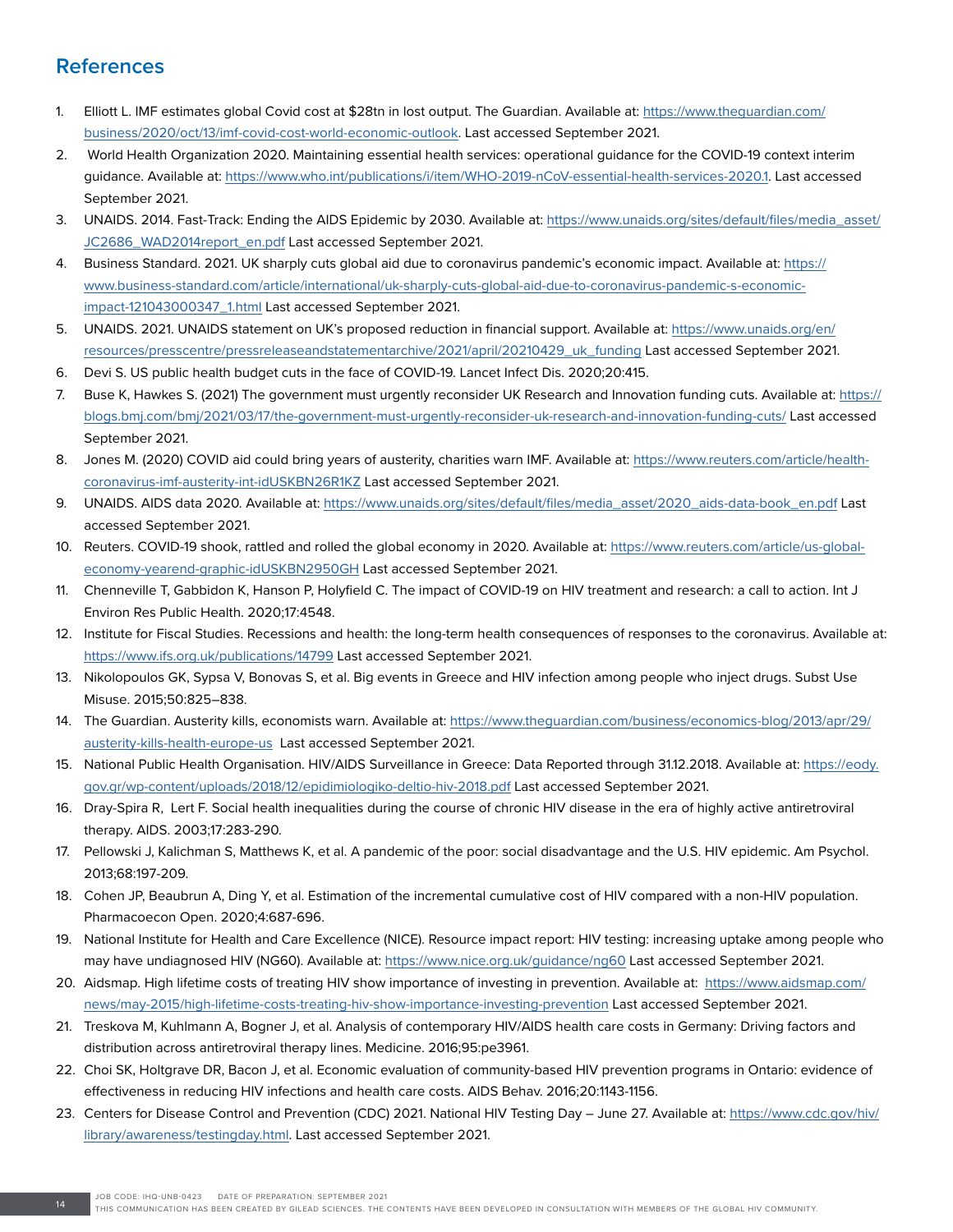- 24. J S Saut, Y S Prabandari, R Sanusi, et al, "The impacts of community-based HIV testing and counselling on testing uptake: a systemic review," Journal of Health Review 2017, 32(2).
- 25. U.S. Centers for Disease Control and Prevention, "About Syringe Services Programs," accessed 20 November 2020.
- 26. McCormack S, Dunn DTR, Desai M, et al. Pre-exposure prophylaxis to prevent the acquisition of HIV-1 infection (PROUD):
- effectiveness results from the pilot phase of a pragmatic open-label randomised trial. Lancet. 2015;387:53-60.
- 27. Centers for Disease Control and Prevention (CDC). Pre-exposure prophylaxis (PrEP). Available at: [https://www.cdc.gov/hiv/risk/prep/](https://www.cdc.gov/hiv/risk/prep/index.html) [index.html](https://www.cdc.gov/hiv/risk/prep/index.html) Last accessed September 2021.
- 28. Smith DK, Sullivan PS, Cadwell B, et al. Evidence of an association of increases in pre-exposure prophylaxis coverage with decreases in human immunodeficiency virus diagnosis rates in the United States, 2012–2016. Clin Infect Dis. 2020;71:3144–3151.
- 29. van de Vijver DA, Richter A, Boucher CA, et al. Cost-effectiveness and budget effect of pre-exposure prophylaxis for HIV-1 prevention in Germany from 2018 to 2058. Euro Surveill. 2019;24:1800398.
- 30. HIV.Gov 2021. The Global HIV/AIDS Epidemic. Available at: <https://www.hiv.gov/hiv-basics/overview/data-and-trends/global-statistics> Last accessed September 2021.
- 31. Simões D, Stengaard AR, Combs L, et al. Impact of the COVID-19 pandemic on testing services for HIV, viral hepatitis and sexually transmitted infections in the WHO European Region, March to August 2020. Euro Surveill. 2020;25:2001943.
- 32. UNAIDS. COVID-19 impacting HIV testing in most countries. Available at: [https://www.unaids.org/en/resources/presscentre/](https://www.unaids.org/en/resources/presscentre/featurestories/2020/october/20201013_covid19-impacting-hiv-testing-in-most-countries) [featurestories/2020/october/20201013\\_covid19-impacting-hiv-testing-in-most-countries](https://www.unaids.org/en/resources/presscentre/featurestories/2020/october/20201013_covid19-impacting-hiv-testing-in-most-countries) Last accessed September 2021.
- 33. González Del Castillo J, Burillo-Putze G, Cabello A, et al. Recommendations for the early diagnosis of suspected human immunodeficiency virus infection in the emergency department and the referral of patients for follow-up: a consensus statement of the Spanish Society of Emergency Medicine (SEMES). Emergencias. 2020;32:416-426.
- 34. Autenrieth CS, Beck EJ, Stelzle D, et al. Global and regional trends of people living with HIV aged 50 and over: Estimates and projections for 2000– 2020. PLoS One. 2018;13:e0207005.
- 35. Centers for Disease Control and Prevention. Gaps in HIV testing and treatment hinder efforts to stop new infections. Available at: <https://www.cdc.gov/media/releases/2019/p0315-gaps-hinder-hiv-testing.html> Last accessed September 2021.
- 36. The Late Presentation Working Groups in EuroSIDA and COHERE. Estimating the burden of HIV late presentation and its attributable morbidity and mortality across Europe 2010–2016. BMC Infect Dis. 2020;20:728.
- 37. IASR. HIV/AIDS in Japan, 2017. Available at: [https://www.niid.go.jp/niid/en/865-iasr/8335-463te.html?tmpl=component&print=1 Last](https://www.niid.go.jp/niid/en/865-iasr/8335-463te.html?tmpl=component&print=1 Last )  accessed September 2021.
- 38. Guaraldi G, Zona S, Menozzi M, et al. Late presentation increases risk and costs of non-infectious comorbidities in people with HIV: an Italian cost impact study. AIDS Res Ther. 2017;14:8.
- 39. Walters DE. Should an HIV test be routine on admission? Rapid response to: Montoy JCC, Dow WH, Kaplan BC. Patient choice in opt-in, active choice, and opt-out HIV screening: randomized clinical trial. BMJ. 2016;352:h6895. Available at: [https://www.bmj.com/](https://www.bmj.com/content/352/bmj.h6895/rr-0) [content/352/bmj.h6895/rr-0](https://www.bmj.com/content/352/bmj.h6895/rr-0) Last accessed September 2021.
- 40. Long EF, Mandalia R, Mandalia S, et al. Expanded HIV testing in low-prevalence, high-income countries: a cost-effectiveness analysis for the United Kingdom. PLoS One. 2014;9:e95735.
- 41. WHO 2017. WHO advises on the use of multidisease testing devices for TB, HIV and hepatitis. Available at: [https://www.who.int/](https://www.who.int/news/item/22-06-2017-who-advises-on-the-use-of-multidisease-testing-devices-for-tb-hiv-and-hepatitis) [news/item/22-06-2017-who-advises-on-the-use-of-multidisease-testing-devices-for-tb-hiv-and-hepatitis](https://www.who.int/news/item/22-06-2017-who-advises-on-the-use-of-multidisease-testing-devices-for-tb-hiv-and-hepatitis) Last accessed September 2021.
- 42. Think Global Health. Funding Pandemic Preparedness: A Global Public Good. Available at: [https://www.thinkglobalhealth.org/article/](https://www.thinkglobalhealth.org/article/funding-pandemic-preparedness-global-public-good) [funding-pandemic-preparedness-global-public-good](https://www.thinkglobalhealth.org/article/funding-pandemic-preparedness-global-public-good) Last accessed September 2021.
- 43. Forsythe SS, McGreevey W, Whiteside A, et al. Twenty years of antiretroviral therapy for people living with HIV: global costs, health achievements, economic benefits. Health Aff. 2019;38:1163-1172.
- 44. Mateo-Urdiales A, Johnson S, et.al. 2019. Rapid initiation of antiretroviral therapy for people living with HIV. Available at: [https://www.](https://www.ncbi.nlm.nih.gov/pmc/articles/PMC6575156/) [ncbi.nlm.nih.gov/pmc/articles/PMC6575156/](https://www.ncbi.nlm.nih.gov/pmc/articles/PMC6575156/). Last accessed September 2021.
- 45. Yoong D, Bayoumi AM, Robinson L, et al. Public prescription drug plan coverage for antiretrovirals and the potential cost to people living with HIV in Canada: a descriptive study, CMAJ Open. 2018;6:E551–E560.
- 46. Williams P, Narciso L, Browne G, et al. Characteristics of people living with HIV who use community-based services in Ontario, Canada: implications for service providers. J Assoc Nurses AIDS Care. 2005;16:50-63.
- 47. DTC Perspectives. 5 Ways COVID-19 affects community-based organizations. Available at: [https://www.dtcperspectives.com/5-ways](https://www.dtcperspectives.com/5-ways-covid-19-affects-community-based-organizations/)[covid-19-affects-community-based-organizations/](https://www.dtcperspectives.com/5-ways-covid-19-affects-community-based-organizations/) Last accessed September 2021.